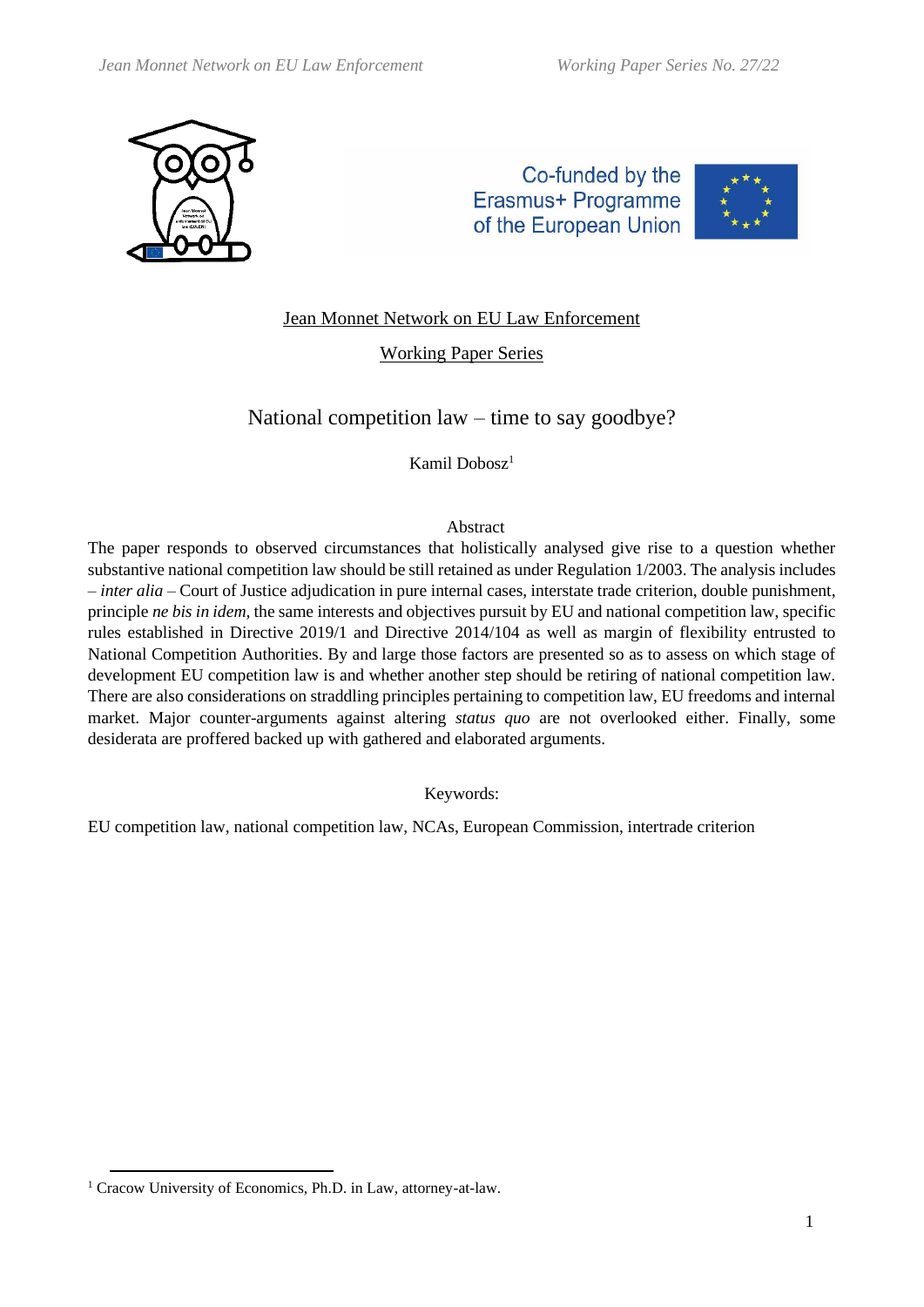# **I. Introduction**

It has been almost two decades since decentralised application of EU competition law became a mainstay of this EU law field under Regulation 1/2003<sup>2</sup>. This shift enabling NCAs and national courts to apply entirely Articles 101 and 102 TFEU<sup>3</sup> was much welcome. Vesting NCAs with a competence to award an exemption from EU competition law restrictions was deemed the major representative of new EU regime that obtained functional capabilities responding to unprecedented enlargement of the European Community. Aside the significance of this change, the other one seemed to be underestimated for many years – the core rule governing the administration of competition law within EU consisting in bifurcated method of application of pertinent competition norms. The established delineation introduced a possibility to apply Arts. 101/102 TFUE concurrently with their national counterparts or Arts. 101/102 TFEU alone. An increasing number of sound arguments can be put forward in favour of retiring – dare to say at this stage – artificial and temporary division of so-called "pure domestic cases" and "EU dimension cases". Challenging of this bold statement is the main purpose for this paper so as to (attempt to) answer the very question of its title whether it is indeed time to say goodbye<sup>4</sup> . It will be crucial to consider whether it would be more justified than retaining *status quo*.

## **II. General remarks to EU and national competition law division**

The application of both the EU and national competition law is not mandatory. Nonetheless almost all NCAs follow this approach in accordance with statutory laws. Therefore in an absolute majority of NCAs' decisions stating breach of 101/102 TFUE, the domestic counter-parts are also applied. Given that nowadays decisions of the Commission comprise, quantitatively, a minor contribution to the whole collection of the enforcement acts at hand,<sup>5</sup> it remains unquestionable that most decisions in EU regime encompass application of substantive Union and national provisions. Thus the issue discussed does not concern peripheries of competition legal system but one of its actual paradigms. Moreover, taking into account cases involving sole application of domestic competition altogether, it turns out that there are more decisions based on national competition law than EU law. It is intriguing why then theoretical withdrawal of the former ones is worth considering at all. Clearly, only the qualitative assessment can espouse that if whatever can.

The legal premise laying down the division at issue is related with the (inter)jurisdictional criterion of interstate trade (i.e. the concept of effect on trade between Member States<sup>6</sup>). Its satisfaction is a *conditio sine qua non* for Arts. 101/102 TFEU. Whenever the anticompetitive practices may affect trade between the Member States, NCAs (and national courts) are obliged to apply Article 101/102 TFUE. However, point 8 of preamble of Regulation 1/2003<sup>7</sup> uses partially reversed construction: "it is necessary to oblige the competition authorities and courts of the Member States to also apply [101/102 TFEU] where they apply national competition law to agreements and practices which may affect trade between Member States". This should be interpreted as a prohibition addressed to NCAs against resigning from applying EU norms while they employ their domestic counter-parts in EU dimension cases. The whole architecture of this section of competition law in the EU is based on the presumption that (substantive) national norms are identical or very similar to 101/102 TFUE so that the latter ones have to be also applied in all cases with ascertained fulfilment of interstate criterion. The substantive closeness between them gives rise to apply them both. It shall be reconsidered whether the substantive closeness shall not motivate the question why it cannot be limited to one legal basis then instead of two as today.

The first reason explaining why that division was established in the first place shall be searched in Article 3 TFEU that provides that "the establishing of the competition rules necessary for the functioning of the internal market" belongs to areas in which the Union was conferred exclusive competences upon.

<sup>2</sup> Council Regulation (EC) No 1/2003 of 16 December 2002 on the implementation of the rules on competition laid down in Articles 81 and 82 of the Treaty [2002], OJ L 1/1 (Regulation 1/2003).

<sup>&</sup>lt;sup>3</sup> Consolidated version of the Treaty on the Functioning of the European Union [2012], OJ C 326/47 (TFEU).

<sup>4</sup> Opposite positions can be found though, see eg Franco Rizzutto, Monika Lynch, 'PZU Życie: National Competition Law Is Alive and Kicking Thanks to the Threefold Test for Idem (C-617/17 Powszechny Zakład Ubezpieczeń na Życie)' (2020) 4 ECRLR, 236-242.

<sup>5</sup> Further on that and statistics: Annalies Outhuijse, 'Effective Public Enforcement of Cartels: Rates of Challenged and Annulled Cartel Fines in Ten European Member States' (2019) 2 WC, 171 ff*.*

<sup>6</sup> As it is in Guidelines on the effect on trade concept contained in Articles 81 and 82 of the Treaty [2004], OJ C 101/81.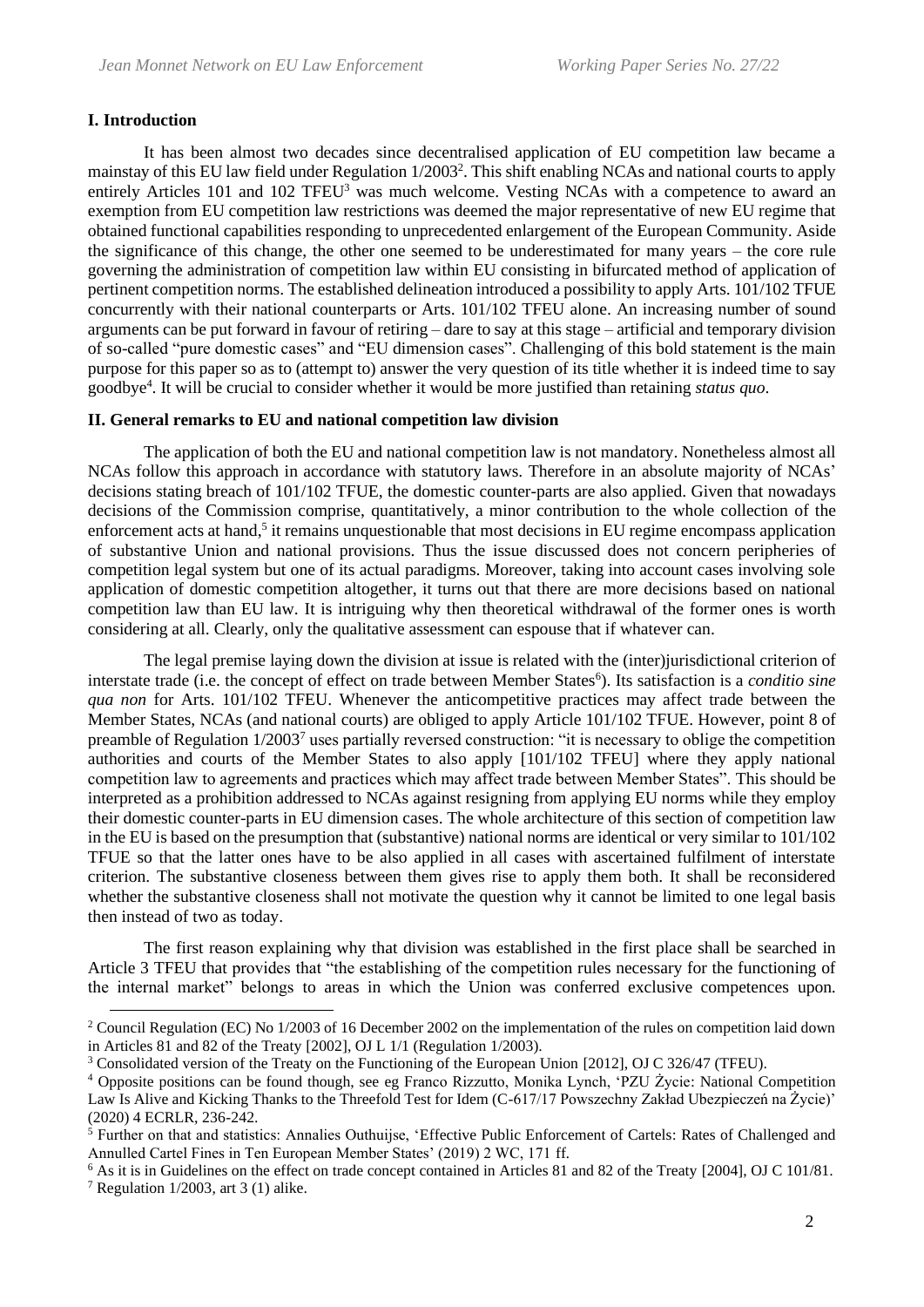Interestingly "internal market" is marked as an area of a shared competence. EU is not entitled to set out competition rules that would not be necessary for the internal market. It had been determined that the national competition law lies beyond the ambit of the concerned exclusive competence in contrast to the sheer EU norms. A current perception of the scope in question, namely regarding "pure domestic cases", has to be reexamined to verify whether it touches upon the matter which importance for the functioning of the internal market amounts to the "necessary" state. Besides what might have been reasonable years ago, does not need to be necessarily still valid.

### **III. The cracks on the division's good standing**

According to a collection of preliminary rulings<sup>8</sup>, CJEU is willing to assist national courts<sup>9</sup> even in pure domestic cases. This approach is supported by spontaneous harmonisation of national competition law with the EU one.<sup>10</sup> The distinctions between them are steadily vanishing in sense of the wording and interpretation. The Court of Justice maintains that a necessity to adjudicate in pure domestic cases is "clearly in the interest of the European Union that, in order to forestall future differences of interpretation, provisions or concepts taken from EU law should be interpreted uniformly, irrespective of the circumstances in which they are to apply"<sup>11</sup>. In other areas CJEU adjudicates in pure internal situations too. Not once though a lack of cross-border element triggered objections with regard to admissibility of the preliminary requests.<sup>12</sup>

Ain't no prerequisite to oblige the Court to deal with pure domestic cases. Thereby the Court accelerates the spontaneous harmonisation *via* the application of law, providing that the referring courts requests so. It lies within the judicial discretion but the judicial constraints let the Court of Justice rule in a limited number of cases, only in response to concrete requests. Given a size of spontaneous harmonisation, courts would need to submit preliminary questions for all dubious instances in pure domestic cases. The caselaw will continue to be put at risk becoming merely casuistic. Assuming that substantive national laws appear to be at least inspired by EU norms, the ulterior problem is that the national jurisdictions in which courts are willing to submit preliminary requests are seemingly in minority. It may result in charting more and less integrated jurisdictions with EU role model. The preliminary requests in pure internal cases were submitted only from courts of Hungary, Latvia, Portugal and the Netherlands. The intensity of convergence in this respect may be dependent on non-objective grounds. It may undermine the effect that is desired by the Commission – a level-playing-field; just to pose here a risk of impaired rights of defence, mainly, in administrative proceedings<sup>13</sup> as well as a theoretic threat of forum shopping since allocation rules, that are not appealable,<sup>14</sup> apply to EU dimension cases only.

Despite explicit or implicit acknowledgement from the referring court to abide by the preliminary ruling, no legal obligation can be inferred to this end. For sake of warranted uniformity, the referring courts have to follow the preliminary rulings insofar as they stick to EU rules in line with the competences conferred on the Union. In pure internal situations, the referring courts are not authorised to obey then. That legal basis

<sup>8</sup> See Cases C-32/11 *Allianz Hungária Biztosító Zrt. and Ors v Gazdasági Versenyhivatal* [2013], EU:C:2013:160; C-542/14, *SIA 'VM Remonts'(formerly SIA 'DIV un KO') and Ors v Konkurences padome* [2016], ECLI:EU:C:2016:578; C-345/14 *SIA "Maxima Latvija" v Konkurences padome* [2015], ECLI:EU:C:2015:784; C-413/13 *FNV Kunsten Informatie en Media v Staat der Nederlanden* [2014], ECLI:EU:C:2014:2411; C-306/20 *SIA "Visma Enterprise" v Konkurences padome* [2021], ECLI:EU:C:2021:935.

<sup>&</sup>lt;sup>9</sup> It seems to be symptomatic that those courts are rather from smaller Member States.

<sup>&</sup>lt;sup>10</sup> The spontaneous harmonisation has seemingly affected not only substantive norms but somewhat procedural law as well when it comes to inspirational legal sources setting out the way the Commission operates. However partially this approach has been superseded by the recent secondary law.

<sup>&</sup>lt;sup>11</sup> *Allianz Hungária*, para. 20, reiterated in subsequent judgements.

<sup>12</sup> Please refer eg to Joined Cases C[-159/12](https://curia.europa.eu/juris/liste.jsf?num=159/12&language=en) to C-161/12 *Alessandra Venturini v ASL Varese and Ors Maria Rosa Gramegna v ASL Lodi and Ors and Anna Muzzio v ASL Pavia and Ors* [2013], ECLI:EU:C:2013:791, along with Opinion of AG Wahl, ECLI:EU:C:2013:529.

<sup>&</sup>lt;sup>13</sup> Kamil Dobosz, 'W stronę unifikacji systemów prawa konkurencji Unii Europejskiej i państw członkowskich - uwagi na tle orzecznictwa Trybunału Sprawiedliwości Unii Europejskiej w zakresie spraw o charakterze czysto krajowym' 2017 EPS 10, 36.

<sup>&</sup>lt;sup>14</sup> Katalin Cseres, Annalies Outhuijse, 'Parallel enforcement and accountability: the case of EU competition law' in Miroslava Scholten, Michiel Luchtman (eds.) *Law Enforcement by EU Authorities: Implications for Political and Judicial Accountability* (Edward Elgar 2017).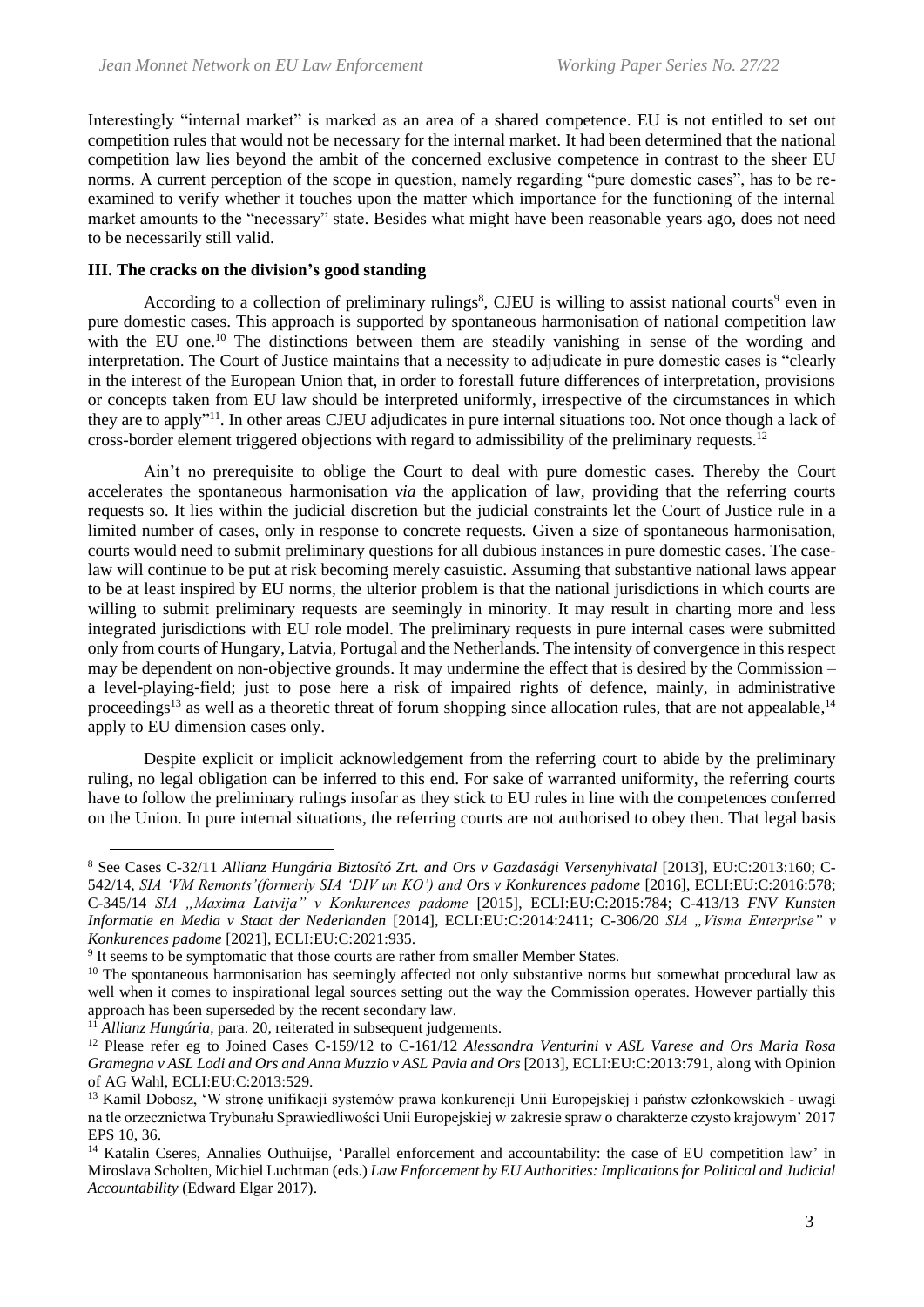can hardly be the principle of loyal cooperation either.<sup>15</sup> As concerns the binding effects, *Expedia*<sup>16</sup> may be evoked as the Court drew a line then what is mandatory for EU and for the national bodies. Therefore this sphere predominantly rests on the dialogue between the courts but does not produce binding legal effects.<sup>17</sup>

National provisions are pushed to be construed in the possibly exact fashion as EU counter-parts. As regards other EU competition rules than Arts. 101/102 TFEU, this conclusion may be different. In *Visma Enterprise*, the Court of Justice noticed that as long as only Arts. 101/102 TFUE and their counter-parts are under consideration, the uniform application thereof is a pivotal purpose. Nonetheless the Court<sup>18</sup> was not that confident when another EU act was at stake, namely Regulation 330/2010<sup>19</sup>. Seemingly the Court was not even aware whether corresponding domestic act existed. Even if the Court was aware, it might have been infeasible to deal with the legal act located so remote from the ambit of the Treaty substantive norms. Possibly due to those circumstances, the Court concentrated on Article 101(3) TFEU<sup>20</sup> and provided a combined answer for three questions altogether, including that related with Regulation 330/2010. It shows that "copy-paste" approach cannot be by default implemented as a remediating measure to reconcile EU and national competition law. The alignment on the current stage of development of those legal orders is sufficiently advanced to deal with many cases, however the continuation must take a form of legislative actions.

The Court of Justice has faced difficulties with keeping its case-law internally coherent when it comes to pure domestic cases. Just take note of *Cogeco*<sup>21</sup> when Court of Justice noted that the subject matter of that case before the referring court was not an action for damages brought following a final decision finding an infringement of Article 102 TFEU issued by a national competition authority – this time it was not deemed indispensable to provide answer. On the one hand, it is true that, unlike the Autoridade da Concorrência, Portuguese courts found that Article 102 TFEU was not applicable on the ground that it had not been shown that the business practice at issue might have affected trade between Member States. On the other hand, it does not necessarily need to constitute a discounting premise so as to steer away from advising whether national legislation in question was (potentially) incompatible with EU law. Needless to say, future application will be uncertain. The incongruence may cast a shadow on the more complicated cases when for example competition issues straddle the sectoral regulatory ones.<sup>22</sup> The way in which the Court of Justice selects and justifies cases is sometimes confusing and unconvincing.<sup>23</sup> It demonstrates that it becomes more demanding to ascertain relationship between them both whilst their mutual approximation is finally drifting to an amalgamation.

# **IV. Delineation of jurisdiction and beyond**

<sup>&</sup>lt;sup>15</sup> cf Miguel Sousa Ferro, 'Institutional Design of National Competition Authorities: EU Requirements' (2018) 2 CLR, 118.

<sup>16</sup> Case C-226/11 *Expedia Inc. v Autorité de la concurrence and Ors* [2012], ECLI:EU:C:2012:795.

<sup>&</sup>lt;sup>17</sup> Alas the Court of Justice has never endeavoured to legitimise its jurisdiction in the internal situations indicating that ensured uniform application of national competition law with EU one is necessary for the proper functioning of the single market (*vide* art 3 TFEU). On the other hand, the contrary viewpoint was presented neither.

<sup>18</sup> ibid, para 49.

<sup>&</sup>lt;sup>19</sup> Commission Regulation (EU) No 330/2010 of 20 April 2010 on the application of Article 101(3) of the Treaty on the Functioning of the European Union to categories of vertical agreements and concerted practices [2010] OJ L 102/1 (Regulation 330/2010).

 $20$  Divergences in utilising this EU legal institution have been also spotted. It may be concerning because the divergent approaches are likely to occur in internal situations when EU norms are not binding. See more: Or Brook, 'Struggling with Article 101(3) TFEU: Diverging Approaches of the Commission, EU Courts, and Five Competition Authorities' (2019) 56 CMLR, 121-156.

<sup>21</sup> Case C-637/17 *Cogeco Communications Inc v Sport TV Portugal SA and Ors* [2019], ECLI:EU:C:2019:263

<sup>&</sup>lt;sup>22</sup> A conflict between the national competition law and (EU) sectoral regulatory law will be more likely in future as the touchpoints are visible in CJEU case-law frequently in recent years, just see Opinion of AG Ćapeta in Case C-721/20 *DB Station & Service AG v ODEG Ostdeutsche Eisenbahn GmbH* [2022], ECLI:EU:C:2022:288 and recalled cases in para 77.

<sup>&</sup>lt;sup>23</sup> As regards *Cogeco*, it is even more striking as the Court decided to answer some referring questions which had been preceded by reformulating them while, on no account, application of Art. 102 TFUE was possible.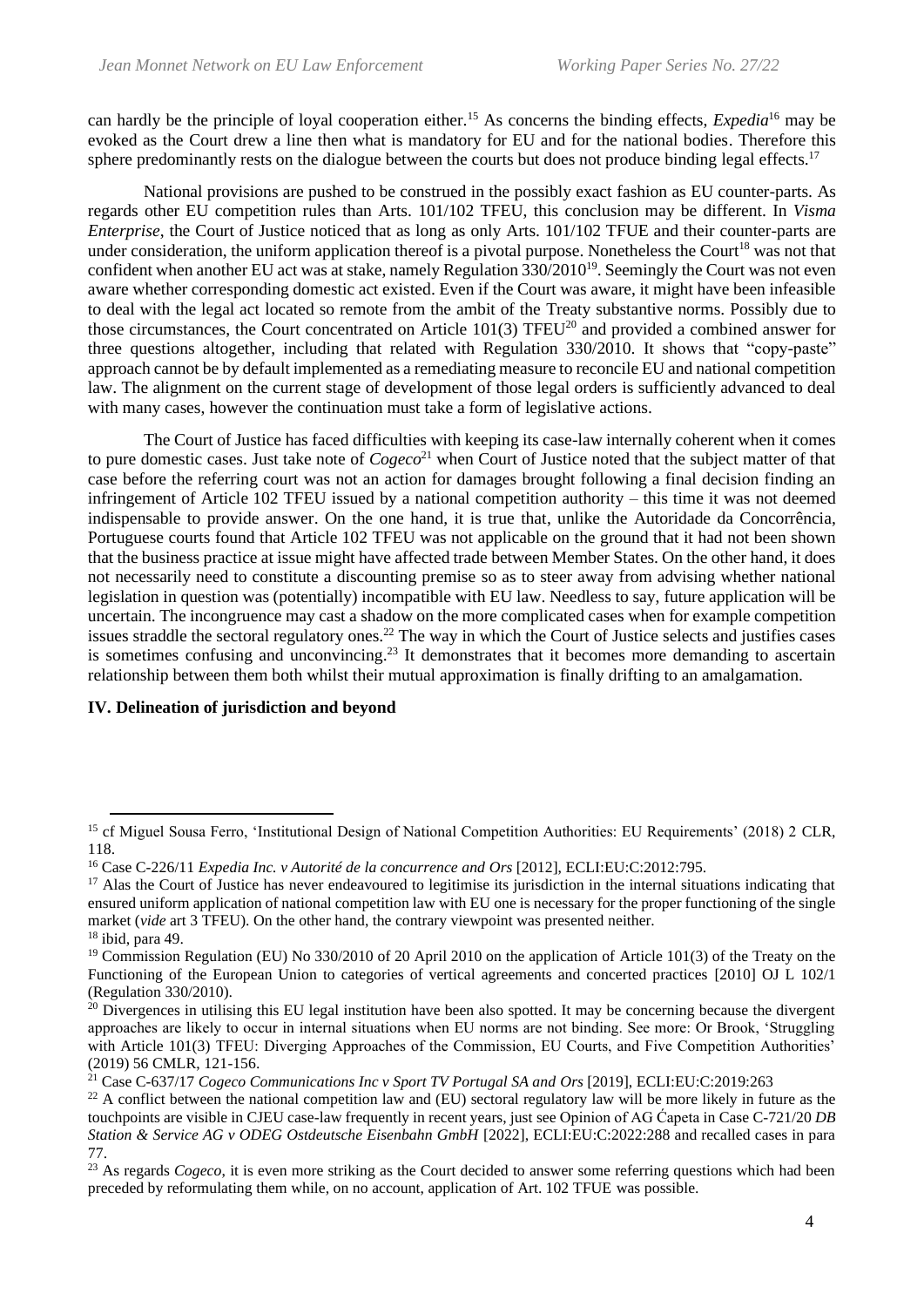Several researches demonstrated $24$  that some NCAs went exclusively for domestic norms in spite of (most probable) interstate trade occurrence. The exemplary reasons standing behind the wave of dubious cases of exclusively domestic dimension could be (have been) as follows: (i) NCAs in smaller countries may comprehend the criterion through the wrong lens, namely, of size of their economy in opposition to the EU one in general, (ii) scarce or extremely limited Commission's oversight over the cases that are not notified by NCAs thereto, (iii) easier and more independent procedure and adjudication, (iv) no difference in terms of sanctions while EU rules have been also applied,<sup>25</sup> (v) custom to rely on the national norms only (especially in respect of lately acceded Member States), (v) efficiency factors argued in favour of rejection of EU norms, (vi) no rule established to explain a choice of application of sole domestic provisions in NCAs' decisions, (vii) doubts arouse around the interstate trade criterion in terms of its applicability. The nature of this catalogue is not exhaustive.<sup>26</sup> However it shall be principally observed that that corroborated trend emerged owing to similarities between substantive norms of both regimes.

One caveat has to be made in relation to Article 3 (2 and 3) Regulation 1/2003. The ratio thereof consists in shaping the relationship between Articles 101/102 TFEU and national competition laws. It sets out certain room for Member States to retain peculiar rules. Paragraph 2 states that Member States are not precluded from adopting and applying on their territory stricter national laws which prohibit or sanction unilateral conduct engaged in by undertakings. Paragraph 3 generally precludes applicability of paragraphs 1 and 2 when the competition authorities and the courts of the Member States apply national merger control laws nor do they preclude the application of provisions of national law that predominantly pursue an objective different from that pursued by Articles 101/102 TFEU. They outline the margin of flexibility for national bodies in enforcing national law that would not amount to a violation of EU law. Notwithstanding the commendable intentions, the impact of concerned provisions may be appreciable for EU dimension cases and lead to diminish the interstate trade criterion. Therefore it should be under review of CJEU.

The magnitude of uncertainty that Article 3  $(2/3)$  entails is manifested in widely criticised<sup>27</sup> German *Facebook*<sup>28</sup> . In course of the judicial review, Oberlandesgericht Düsseldorf had doubts and referred preliminary questions<sup>29</sup>. They are rather aimed at challenging the NCA's *modus operandi* through the prism of data protection regulations instead of capturing *stricte* the competition law perspective. Unfortunately the admissibility to step aside Article 102 TFUE, invoking specific paragraphs of Article 3 Regulation 1/2003 which enable enforcing specific national rules along with shifting to data protection regulation, has not comprised the referred questions. Notwithstanding the unlikely scenario that the Court will "stretch" the given questions to rule, it may, by the way, decide to take a stance in some ruling's paragraph(s).

It is of utmost importance to assess whether the national law should be entitled to take measures in EU dimension cases overreaching what can be enforced by EU competition rules. The legal reality in which there are pure internal cases, pure internal cases to which EU law can be however applied in terms of interpretation guidelines, EU dimension cases, EU dimension case to which national law may envisage different legal treatment, is far away from being in order and ensuring certainty of law.

<sup>&</sup>lt;sup>24</sup> In particular see: Marco Botta, Aleksandr Svetlicinii, Maciej Bernatt (2015), 'The Assessment of the Effect on Trade by the National Competition Authorities of the "New" Member States: Another Legal Partition of the Internal Market?' (2015) 5 CMLR, 1247-1276; Jurgita Malinauskaite, 'Public EU competition law enforcement in small 'newer' Member States: addressing the challenges' (2016) 1 CLR; Maciej Bernatt, 'Stosowanie reguł konkurencji UE przez polski, czeski i słowacki organ ochrony konkurencji' in Tadeusz Skoczny (ed.) *Prawo konkurencji. 25 lat* (Wolters Kluwer 2016), Kamil Dobosz, *Jednolitość stosowania prawa konkurencji Unii Europejskiej przez organy i sądy Państw Członkowskich* (Wolters Kluwer 2018).

 $25$  However please see subchapter "Double punishment threat and ramifications".

<sup>&</sup>lt;sup>26</sup> For further information refer particularly to the literature listed above.

<sup>&</sup>lt;sup>27</sup> See eg Wouter P. J. Wils, 'The obligation for the competition authorities of the EU Member States to apply EU antitrust law and the Facebook decision of the Bundeskartellamt' (2019) 3 Concurrences, 58-66 and Giuseppe Colangelo, Mariateresa Maggiolino, 'Antitrust Über Alles. Whither Competition Law after Facebook?' (2019) 3 WC, 355-376.

Decision of Bundeskartellamt, 6 February 2019, B6-22/16, available at: https://www.bundeskartellamt.de/SharedDocs/Entscheidung/DE/Entscheidungen/Missbrauchsaufsicht/2019/B6-22- 16.html?nn=3591568.

<sup>29</sup> Registered as C-252/21 *Facebook Inc. and Ors v Bundeskartellamt*.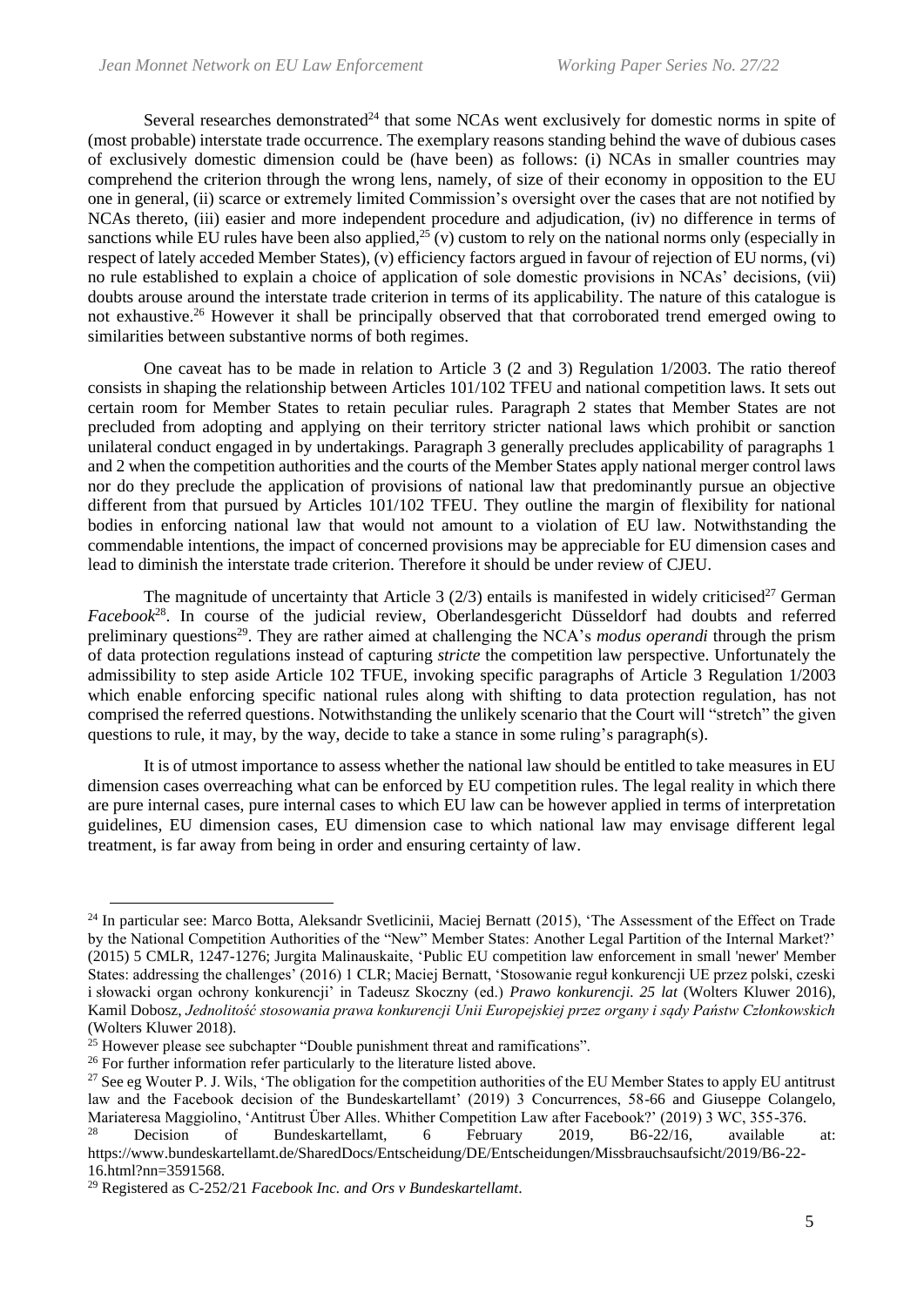Speaking of jurisdiction and application of competition law, a number of EU dimension decisions of NCAs is steadily growing. To illustrate<sup>30</sup> – referring only to last year – Polish NCA rendered 10 decisions regarding multilateral anticompetitive practices, among which six were pure domestic cases and four were based also on TFEU. EU dimension was mostly ascertained by the central office of Polish NCA while the Delegation office was mainly involved in applying national norms only. Similar calculations and conclusions pertain to decisions adopted in 2020.<sup>31</sup> What is intriguing, nowadays whenever the central office deals with the multilateral anticompetitive behaviours, it is very probable to encounter Article 101 TFEU legal basis of the decision at hand. Earlier Polish NCA seemed to not have been that eager to apply EU competition norms but when it did, the perpetrators predominantly used to be the biggest companies operating in major industries. As a result of either "stretched" interstate criterion or eventually properly applied, the decisions applied in 2020 and 2021 do not necessarily embrace misconducts of mentioned huge companies but stuck to practices covering, at least, most territory of Poland. It means that EU rules can be successfully enforced (mandatorily in parallel with the national ones) and the latter ones no longer act as an exclusive legal arsenal.

#### **V. Double punishment threat and ramifications**

On the basis of *PZU*<sup>32</sup> , NCAs might have been released to impose separate sanctions due to infringed national and EU competition norms.<sup>33</sup> It has been first launched when Polish Competition Authority imposed separate pecuniary sanctions for breach of Article 101 TFEU and its counterpart from national statutory law. Since then four decisions<sup>34</sup> of Polish NCA were issued in which the authority invoked that ruling to justify its power for double sanctions, although eventually single sanctions were imposed therein. It is worth mentioning that considerations on imposition of a joint sanction or separate ones would be to no avail searched in the former decisions of the Polish NCA. Given that the Polish NCA did not have that many occasions to examine infringements of the EU dimension since then, the adumbrated course of actions of merely recent two years may signal that double punishment is likely to return in future decisions.

Generally speaking the fines perpetrators pay are principally assigned to Member States' budgets. Therefore it is a matter of time when other NCAs will switch to this new approach. It is cautiously predictable in spite of the fact that a cap for fines in national legislations in many instances is set as 10% of undertaking's total turnover in the preceding business year and only some NCAs are authorised to adopt more severe rules. The possible implications of *PZU* may be an overall increase in total pecuniary sanctions ordered to pay by NCAs. This possibility is yet conditioned so as to ensure the proportionality rule but, step by step, the inclusionary efforts may be implemented towards most serious anticompetitive practices, shifting then to more "ordinary" ones. Thus saying goodbye to national competition law would exclude potential doubts on proportionality with regard to double sanctions.<sup>35</sup> For years the maximum possible size of fine has been a subject of the national lawmaker<sup>36</sup> so a threat to sufficiently deterrent/repressive sanction is not viable.

#### **VI. The question on legal interests and objectives**

It still remains unsettled whether (or when) EU and national competition law pursue the same interest(s)/objective(s). Article 3(3) Regulation 1/2003, as already explained, generally grants a wider margin of flexibility to NCAs when they (and national courts) apply national merger control laws nor do they preclude the application of provisions of national law that predominantly pursue an objective different from that pursued

<sup>&</sup>lt;sup>30</sup> The study on decisions of Polish NCAs was performed utilizing a search engine available at: https://decyzje.uokik.gov.pl/bp/dec\_prez.nsf

 $31$  Year 2020 brought  $\overline{4}$  EU dimension cases and 10 pure domestic ones solely.

<sup>32</sup> Case C-617/17 *Powszechny Zakład Ubezpieczeń na Życie S.A. v Prezes UOKiK* [2019], ECLI:EU:C:2019:283.

<sup>33</sup> See more: Rizzutto, Lynch, PZU Życie…, Mario Libertini, 'Cumulative Enforcement of European and National Competition Law and the Ne Bis In Idem Principle Case Comment to the Judgement of EU Court of Justice of 3 April 2019 Powszechny Zakład Ubezpieczeń na Życie S.A. v Prezes Urzędu Ochrony Konkurencji i Konsumentów (Case C-617/17)' (2019), 20 YARS, 231-243, Kamil Dobosz, 'Od Walt Wilhelm do PZU? O relacji między krajowym i unijnym prawem konkurencji – krytyczna ocena nakładania odrębnych kar antymonopolowych' (2018) 9 EPS, 35-42.

<sup>34</sup> DOK-8/2021 of 23 December 2021, DOK-5/2020 of 3 December 2020, DOK-6/2021 of 16 December 2021; DOK-6/2020 of 30 December 2020.

<sup>&</sup>lt;sup>35</sup> For broader considerations on proportionality of fines cf Krystyna Kowalik-Bańczyk, 'Intensity of Judicial Review of Fines in EU Competition Law' (2019) 19 YARS, 19.

 $36$  As in line with Directive ECN+, art 15 (1).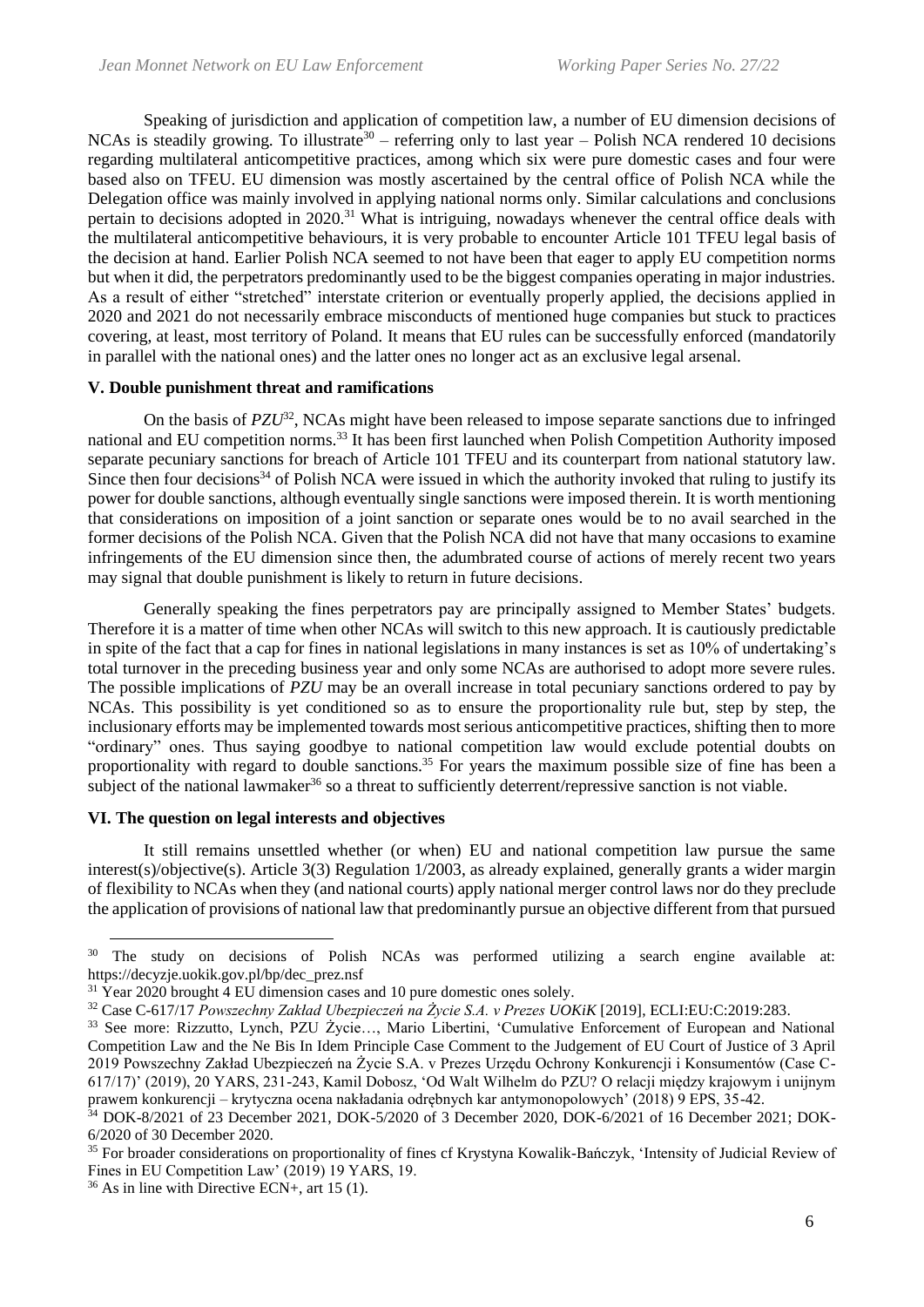by Articles 101/102 TFEU. It can be *a contrario* deduced that, in principle, national counter-parts pursue common objectives as Articles 101/102 TFEU. Still a straightforward contention from the Court of Justice is missing though.

Aforementioned *PZU* prompted those contentious questions anticipating definite response from the Court of Justice. However the Court eventually did not find it necessary to address those issues. It was possible since the question on protection of the same interest was filtered through the principle *ne bis in idem* which requires<sup>37</sup> the cumulative criteria to be satisfied: the facts are the same, the offenders are the same and the legal interest protected is the same<sup>38</sup>. Similar approach was taken in *Nordzucker*<sup>39</sup> in which the ascertainment of different geographical scopes of the infringements (and respectively NCAs' decisions) led to legitimise the proceedings brought against an undertaking while a different territory was affected by the anticompetitive delict. That finding could have been expected.<sup>40</sup> More importantly, the Court of Justice admitted that if two NCAs were to take proceedings against and penalise the same facts in order to ensure compliance with the prohibition on cartels under Article 101 TFEU and the corresponding national provisions, those two authorities would pursue the same objective of general interest of ensuring that competition in the internal market is not distorted by agreements, decisions of associations of undertakings or anticompetitive concerted practices.<sup>41</sup> It was the first time the Court of Justice took such a bold stance regarding the protection over the same objective of general interest (in EU competition case) in respect of simultaneous application of EU and national law that was the prime factor. Thereby the Court provided an answer to the question "[d]oes the same protected legal interest exist in such a case of parallel application of European and national competition law?"<sup>42</sup>. The reservation has to be made as the answer could have been different if the question pertained to parallel application by one NCA and sole application of national competition law by the other. Unfortunately, the Court did not follow the advisement from AG Bobek<sup>43</sup> who explicitly stated that EU and national competition laws protect the same legal interest<sup>44</sup>. References were made by AG to the landmark judgement *Walt Wilhelm*<sup>45</sup>, so as to present the paths of the evolution that the competition law in EU went through in last decades. The Court did not allude that ruling narrowing significantly optics to the principle *ne bis in idem*. Nor was an incongruence with *Menci*<sup>46</sup> elaborated. For these reasons there is still a question mark whether attainment of the legal interests and objectives are shared by both competition regimes.<sup>47</sup> Agreeing that there are no discrepancies in terms of legal interests/objectives on both sides would be a giant step to conclude that further alignment or amalgamation is unavoidable. But still the process to assess whether national and EU norms protect the same legal interest should not be automatic. AG Bobek sets forth<sup>48</sup> conditions to focus on the specific interest or purpose that the provision being applied pursues, what that provision penalises and why. On the other hand, retiring of the substantive national competition rules, alternatively except for the legal manoeuvre enshrined in Article 3 (2/3) Regulation 1/2003, would eliminate potentially complicated analysis of Article 101/102 TFUE and the mirroring national provisions. Thereby Member States would not loose competences to regulate specifically the same situations as it is possible nowadays.

<sup>37</sup> See also Case C-117/20, *bpost SA v Autorité belge de la concurrence* [2022], ECLI:EU:C:2022:202, para 16 along with Opinion of AG Bobek, ECLI:EU:C:2021:680 gathering voices of criticism in para 52.

<sup>&</sup>lt;sup>38</sup> There's a demand to modernise this three elements test, see eg Marc Veenbrink, 'Bringing Back Unity: Modernizing the Application of the Non Bis In Idem Principle' (2019) 1 WC, 67-86.

<sup>39</sup> Case C-151/20 *Bundeswettbewerbsbehörde v Nordzucker AG and Ors* [2022], ECLI:EU:C:2022:203.

 $40$  Such situation I analysed elsewhere with the same conclusions – Dobosz (n 24) 111-112.

<sup>41</sup> *Nordzucker* (n 39), para 56.

<sup>42</sup> ibid, para 25.

<sup>43</sup> Opinion of AG Bobek, C-151/20 *Bundeswettbewerbsbehörde v Nordzucker AG and Ors* [2021], ECLI:EU:C:2021:681. <sup>44</sup> *Nordzucker* (n 39), para 44.

<sup>45</sup> Case 14/68 *Wilhelm and Ors* [1969], EU:C:1969:4.

<sup>46</sup> Case C-524/15 *Luca Menci* [2018], ECLI:EU:C:2018:197. Particularly see para 36: "[…] the legal classification, under national law, of the facts and the legal interest protected are not relevant for the purposes of establishing the existence of the same offence, in so far as the scope of the protection conferred by Article 50 of the Charter cannot vary from one Member State to another."

<sup>47</sup> Apparently a different view, although focused even on application of sole EU competition law, is presented here: Valentina Sansonetti, Pierpaolo Rossi, 'Untangling the inextricable: The notion of "same offence" in EU competition law' (2020) 3 Concurrences, 67.

<sup>48</sup> *Nordzucker* (n 39), para 44.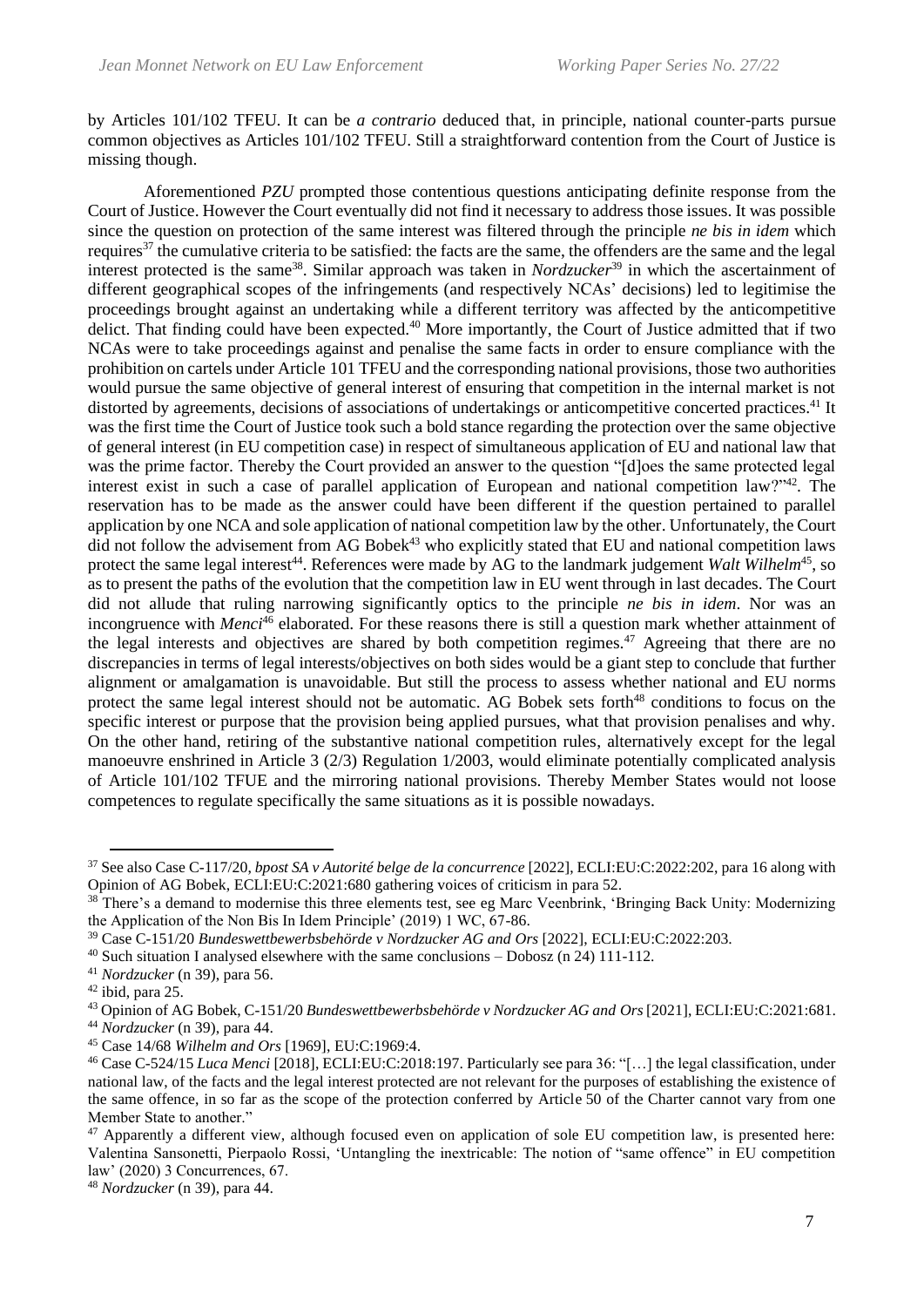Another remark can be prescribed to the limited effects of the first sentence of Article 11(6) Regulation 1/2003 which even recently in *Slovak Telekom*<sup>49</sup> was examined by the Court of Justice who rightly ruled that it must be interpreted as meaning that NCAs are relieved of competences to apply Articles 101/102 TFEU in the case where the Commission initiates proceedings for the purposes of adopting a decision finding an infringement of those provisions in so far as that formal act relates to the same alleged infringements of Article 101/102 TFEU, committed by the same undertaking(s) on the same product market(s) and the same geographical market(s) during the same period(s) as those concerned by the proceeding(s) previously brought by those authorities. Those conditions are constituents of the principle *ne bis in idem*. <sup>50</sup> What however evades these findings is application of sole national provisions mirroring Arts. 101/102 TFEU since NCAs, under the current norms, are not deprived/relieved of competences to apply them when the Commission initiates proceedings pertaining to EU competition rules – providing that NCAs consider the case as pure internal situation. Insofar as the national norms will not be found protecting the same legal interest as EU ones, there are no procedural obstacles to proceed for NCAs. CJEU's adjudicating in *Slovak Telekom*, *Bpost* and *Nordzucker* did not produce any milestone rulings. Taking into account the principles of EU competition regime, national bodies should have reached the same conclusions on their own, at least from the substantive angle.

#### **VII. Institutional conundrum**

From the institutional point of view, the line between the competences of national bodies and Commission is clear. Nothing could be more wrong. Essentially NCAs can decline, under no control, EU dimension of the case and rely only on domestic rules. This conclusion can be particularly<sup>51</sup> drawn from *Trajektna*<sup>52</sup> . General Court generally affirmed that NCAs (and national courts) are independent in establishing sole internal nature of competition cases. It should be recalled that EU law has vested the competition authorities with the discretion to choose which cases to pursue and which to disregard.<sup>53</sup> In consequence, NCAs for various reasons may come up with handling the case on the basis of domestic competition law to release from whatsoever burden the EU dimension entails and no external body can double check that. The Commission would not be entitled to act as *amicus curiae* in the subsequent judicial proceedings either.

Conceiving the NCA's decision stating an infringement of – exclusively – national norms, the national review court is not authorised to extend its operative part adding breach of Article 101/102 TFEU. Regardless of national procedural rules<sup>54</sup>, the court reviewing NCA's decision is not – pursuant to Article 35 Regulation 1/2003 – the competition authority designated by Member State responsible for the application of Articles 101/102 TFEU. Although judicial authorities can be designated as competition authorities as well<sup>55</sup>, review courts in respect of the types of decisions foreseen in Article 5 Regulation 1/2003 are institutionally (or at least functionally) separated from NCAs. Thus review courts in the best scenario may overturn the decision in entirety and reallocate the case to NCA. Even if national procedural rules empower review courts to change the decisions in the manner in question, the architecture of the EU competition law proscribes so. Technically speaking, review courts are not placed to rectify wrong legal basis due to a lack of EU norms applied.

*Trajetkna* additionally demonstrated that the Commission would not be specially eager to delve into the details of the case which had been already examined by NCA on the basis of national competition law. Once the Commission considers national provisions as the equivalent of Articles 101/102 TFEU, it may follow a logic that NCAs examination constitutes a good indication and the likelihood for establishing the existence of an infringement of Article 101/102 TFEU.<sup>56</sup> Thereby the Commission avoids repeating similar analyses.<sup>57</sup>

<sup>50</sup> Considerations in line with this approach I shared with elsewhere - Dobosz (n 24) 114-115.<br><sup>51</sup> cf Naida Dzino, Catalin Rusu, 'Public Enforcement of EU Antitrust

<sup>49</sup> Case C-857/19 *Slovak Telekom a.s. v Protimonopolný úrad Slovenskej republiky* [2021], ECLI:EU:C:2021:139.

<sup>&#</sup>x27;Public Enforcement of EU Antitrust Law: A Circle of Trust?' (2019) 1 REALaw, 137 and 138 whose conclusions are relatively similar but anchored also in other judgements. <sup>52</sup> Case T-70/15, *Trajektna luka Split d.d. v EC* [2016], EU:T:2016:592.

<sup>&</sup>lt;sup>53</sup> Or Brook, 'Priority Setting as A Double-Edged Sword: How Modernization Strengthened the Role of Public Policy' (2020) 4 JCL&E, 484.

<sup>54</sup> Such as a rule *reformatio in peius*.

<sup>55</sup> Regulation 1/2003, art. 35 *in fine*.

<sup>56</sup> *Trajektna* (n 52), paras 30-31.

<sup>57</sup> Ibid, para 32.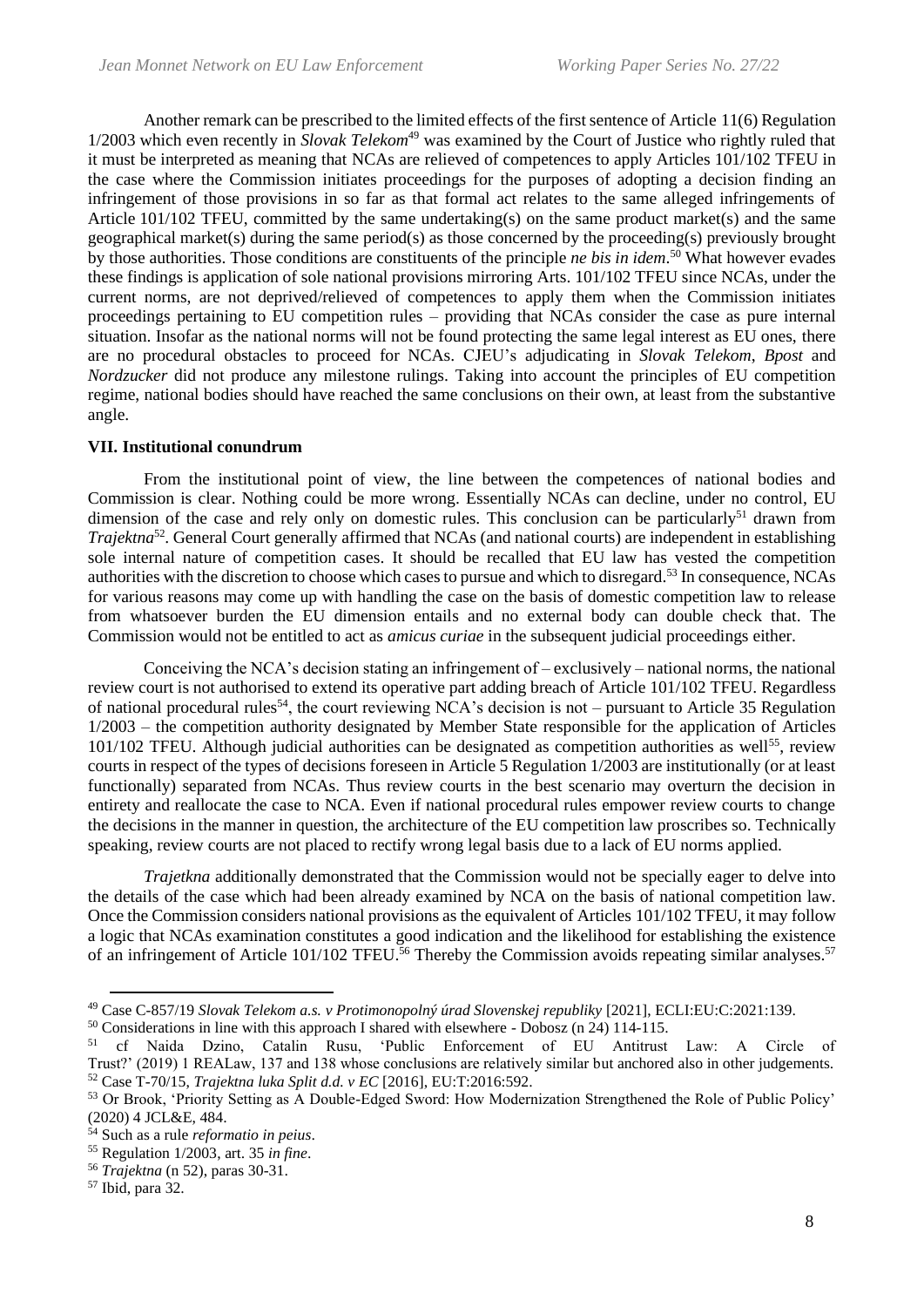From those theses stem the findings which are congruent with aforementioned aspects. The NCAs are independent in determining the interstate criterion and the national law may be deemed interchangeable with EU law (given exclusively substantive norms). To a very limited degree, it could be possible to deduct from *Sped-Pro*<sup>58</sup> that the Commission is able/obliged to verify NCAs' decisions but the grounds in this case differ to what has been seen in *Trajektna*, so potential *mutatis mutandis* reference is highly abstract. Nevertheless it shows that NCAs' operations should be more and more under control of i.a. Commission. For sake of the principle of effectiveness, remodelled competition law would need to fall under the Commission's radar.

# **VIII. Input from Directive 2019/1<sup>59</sup> and Directive 2014/104<sup>60</sup>**

This section will give a glimpse of recent secondary law that links with the questions posed in the paper. At the outset, it shall be noted that Directive 2019/1 ("Directive ECN+"), to a certain limited extent, recognises the necessity to equalise the pure domestic cases with EU cases.<sup>61</sup> It especially applies to leniency programmes and the preliminary phase of inquiring of the new case. Besides the participation of a party in the national leniency programme may entail a preclusion of a declaration of the infringement of both EU and national competition law by the competition authority due to the principle *ne bis in idem*. <sup>62</sup> What is left unanswered is whether the same conclusion would be reached if the considered second proceedings pertained to projected application of national substantive norms alone. At the same time, Article 2 p. 6 Directive ECN+ distinguishes national competition law that predominantly pursue the same objective as Articles 101/102 TFEU. Luckily in terms of procedural and institutional aspects with regard to EU dimension cases and pure domestic ones, the risk of dual transposition<sup>63</sup> of Directive ECN+ did rather not occur.

To compare, Directive 2014/104 by no means bifurcate into two sets of rules, however Member States generally decided to not differentiate domestic and EU cases albeit application of e.g. sole Polish competition provisions by national authority/court may not constitute legitimate evidence in the proceedings before Finnish courts. Application of national provisions in such situations may be of limited legal value and scope then. In light of an integrative function of competition law, this is not desirable. The portfolio of legal profits for harmed parties would for sure grow with one EU competition law order.

Directive ECN+ concurrently touches upon national competition law when it is applied in parallel (p. 3 of preamble). It predominantly pertains to institutional and procedural national law that may or might have been subject to less or more important amendments. Consequently the national law has been largely harmonised and the substantive law is literally the only missing part that features discrepancies. In this vein, enhanced independence of NCAs is one of the priorities that Directive ECN+ has brought. Various possibilities of influencing NCAs, the issue of populism<sup>64</sup> *et cetera* are vividly discussed as massive hurdles for the development of EU competition law. As long as NCAs will have a backdoor to slip away from EU regime and find their comfort zone within respective domestic law susceptible to steering competition policies unnecessarily in line with EU prism, the functioning of the internal market on this part will be prone to distortions. Directive ECN+ contains examples pertaining to national provisions and conditions which – eventually – may affect the way EU competition rules are enforced. Substantive national competition rules can be perceived alike. Furthermore while the domestic counter-parts are called to be construed in the consistent manner to EU provisions but no requirement to do so exists, they may be subject to interpretations contradictory to e.g. the findings of CJEU. Then the peril of selectivity cannot be eradicated since national

<sup>58</sup> Case T-791/19 *Sped-Pro S.A. v EC* [2022], ECLI:EU:T:2022:67.

 $59$  Directive (EU)  $2019/1$  of the European Parliament and of the Council of 11 December 2018 to empower the competition authorities of the Member States to be more effective enforcers and to ensure the proper functioning of the internal market [2018] OJ L 11/3 (Directive ECN+).

 $60$  Directive 2014/104/EU of the European Parliament and of the Council of 26 November 2014 on certain rules governing actions for damages under national law for infringements of the competition law provisions of the Member States and of the European Union Text [2014] OJ L 349/1 (Directive 2014/104).

<sup>61</sup> Directive ECN+, arts. 1(1) *in fine* and 29(2). See also art. 31 (3/4) and Explanatory Memorandum, p. 6.

<sup>62</sup> *Nordzucker* (n 37), para 67.

<sup>63</sup> Giacomo Dalla Valentina, 'Competition Law Enforcement in Italy after the ECN+ Directive: the Difficult Balance between Effectiveness and Over-enforcement' (2019) YARS, 95-97.

<sup>64</sup> See more: Maciej Bernatt, 'Populism and Antitrust. The Illiberal Influence of Populist Government on the Competition Law System' (Cambridge University Press 2022).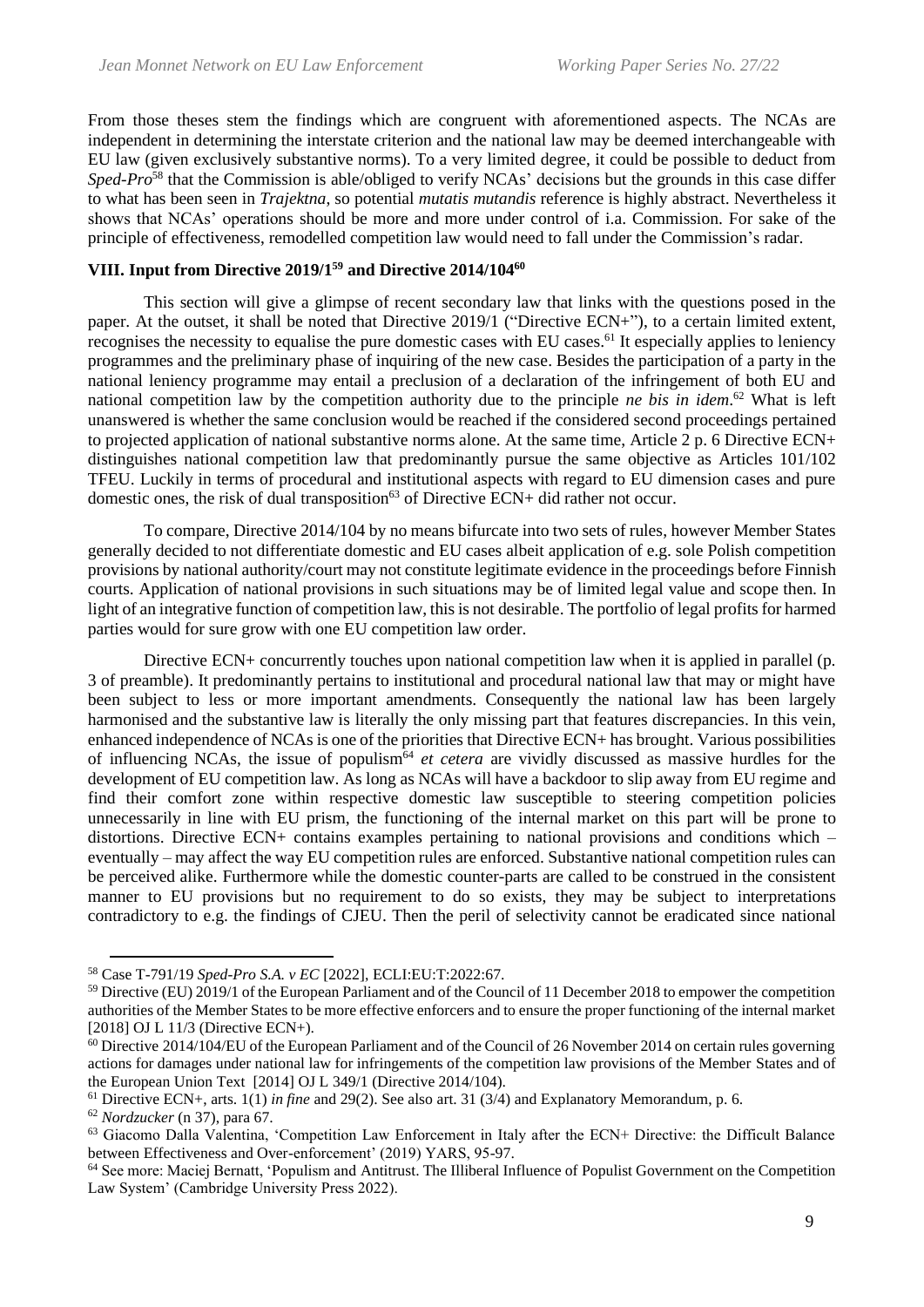bodies would raise that it is not in the scope of EU law. Such legal arrangement resembles *lex imperfecta* as there is no legal whip on adjudicating bodies to follow *acquis européenne*.

Directive ECN+ put an emphasis on the level-playing-field touchstone for determining whether undertakings undergo possibly the same regulatory requirements, regardless of country they operate in. This yardstick utilized to verify and ensure the capabilities of NCAs can work as a more universal instrument. Yet the national competition rules can be interpreted autonomously by national bodies in pure internal cases, the idea of uniform application also of these provisions as aligned with EU ones – what the Court of Justice advocates – cannot be guaranteed. Through the lens of repressive objectives that antitrust embraces and probably the perspective of many undertakings, it is often a collateral factor to perpetrate a domestic anticompetitive delict or EU one. Broadly speaking, cartel is cartel. From the side of facts, it is essentially irrelevant but not from the side of law. Just theoretically multinational corporations may take into account the global effects of the misconduct, unlike those which operation is going in a lesser scale. To attain the objective of the internal market and its functioning, it is unquestionable that EU and national competition rules play the same roles. They are indeed both necessary. Hypothetical deprivation of any of them would trigger a collapse of the whole architecture linking competition legal system and the internal market. Legal frames for EU freedoms were seriously extended which resulted in embracing the domestic situations in unprecedented way. It turned out it has to be perceived as a communicating vessels system. *Mutatis mutandis* the sole actual domestic entrepreneurial environment on the relevant market, intoxicated by anticompetitive practices, shall be orchestrated by set of rules provided on EU level. Twofold legal instruments will never be appropriately efficient.<sup>65</sup> The European integration through the economic means must not be underestimated.

The Directive ECN+ is aimed at ensuring the proper functioning of the internal market by empowering NCAs. A premise pursuant to which the anticompetitive practice has to be capable to affect trade between Member States is contained by Articles 101/102 TFEU. Nevertheless it would be logical to state that any distortion of the domestic market amounts to a distortion of the part of the internal market. Moreover it would be relevant for firms operating in other Member States as they might be inhibited from entering that market. Finally companies from other Member States already present on the market may be harmed by the anticompetitive practice or even complicit. These circumstances can be only qualified as inherent manifestation of the internal market *par excellence*. The anticompetitive delicts simultaneously impact or may impact the freedom of establishment, the freedom to provide services as well as freedom of movement of goods. It is of lesser importance that they are dependent on the actions taken by private parties as a realisation of internal market and its ultimate composition would not be approachable if limited to public entities perspective.

## **IX. Counterarguments against**

Heeding the above observations, the revolutionary idea to remodel the architecture and administration of competition rules in EU evinces more arguments than ever, not to mention the outlined tendency sustaining a factual closeness of EU and national competition norms (including their application). It cannot be argued though that it would be that easy to proceed with the change. In addition, handful of counterarguments against considered concept have to be spotted and examined.

### **a) Management of uniform and effective application of law**

The Commission is designed in the current model to perform ongoing tasks related with monitoring and managing the application of EU competition norms. It covers two gauges, precisely uniformity and effectiveness. The Commission, at least for formal requirements, is mandatorily involved in every case with 101/102 TFEU legal basis. Leastwise, national bodies have notification obligations to the Commission. It does not apply when NCAs take approach that the case is merely of domestic dimension; no oversight over that choice is envisaged.

The more the 101/102 TFEU decisions are issued by the NCAs, the more material has to be analysed by the Commission. A disappointing number of proceedings in which the Commission acts as *amicus curiae*

<sup>65</sup> Eg proving a breach of EU and national law entails more time and human resources.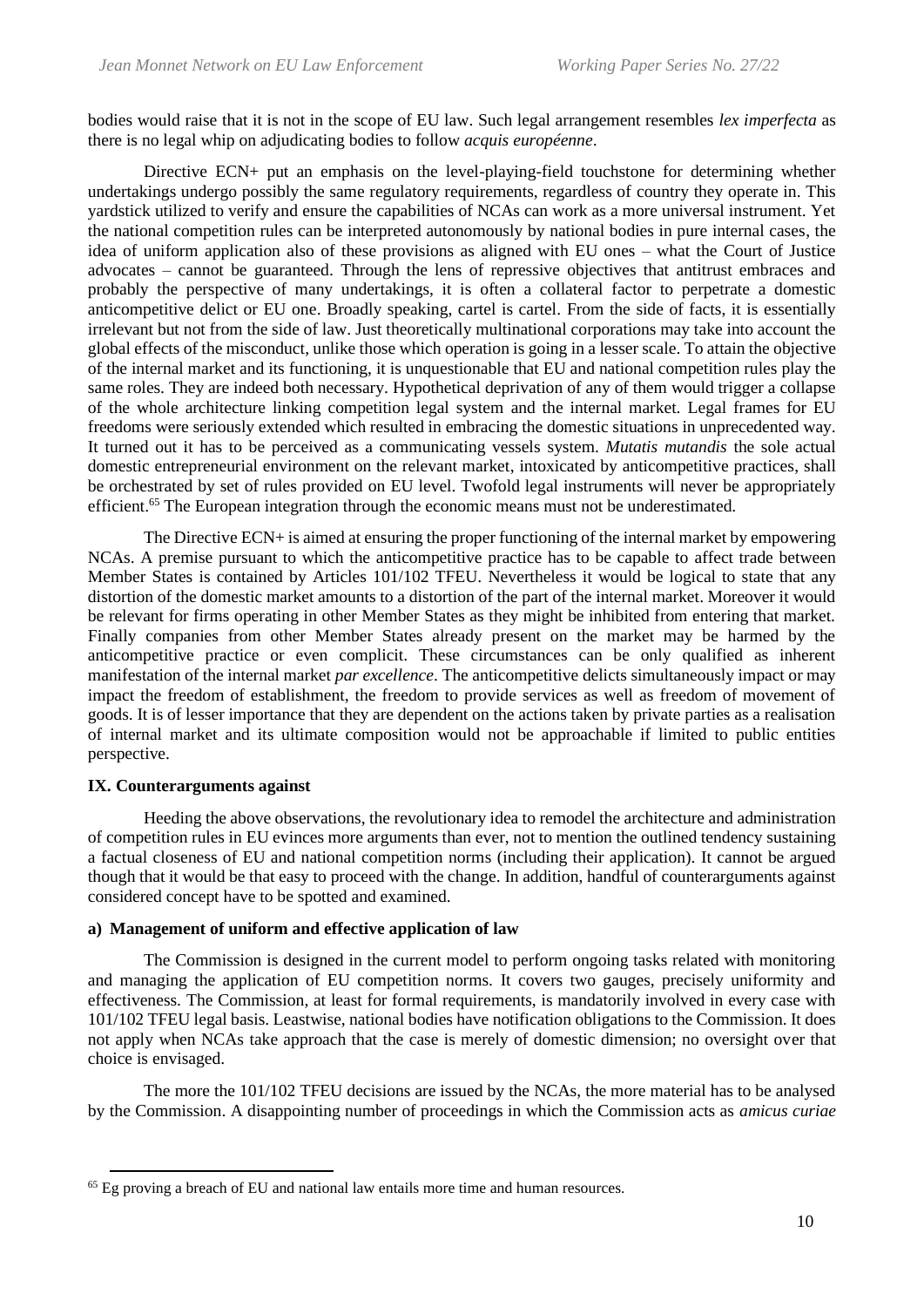is one of the example demonstrating a limited resources in the Commission's possession. Granted unaltered resources, the Commission would not manage to administer a significant increase in cases under oversight.

The CJEU would need to anticipate receiving a higher number of requests of preliminary rulings if bifurcated competition law system were to be unified. Furthermore, it is high time CJEU casted a role in respect of unilateral and multilateral anticompetitive practices of possibly all kinds, as it is expected thereof on the grounds of the wider spectre of competition related regulations to attain horizontal unity.<sup>66</sup>

#### **b) Political obstacles**

The principle of conferral is a paramount EU institution whereby a brake thwarting a self-creation of competences by EU was enshrined. There are indeed political explicit and ulterior reasons staying behind the overall Member States' *consens* to restrain EU power. Obviously, Member States' interests are quite often competing and particular interests can be observed.<sup>67</sup> Due to a limited capacity of this paper, this comprehensive topic cannot be explained in details, however it shall be categorically noted that *in genere*  competition law is an immense tool capable to influence on macro- and microeconomic processes. Providing that the interstate criterion cannot be interpreted in a different fashion than so far, the political will to amend Treaty's provisions is unmissable.

#### **c) Conformity with the Treaty's scope**

Regarding sheer cross-border aspects, EU contribution is the most efficient and justified in terms of principle of subsidiarity<sup>68</sup>. The Treaty reflects these observations. Hence "the establishing of the competition rules necessary for the functioning of the internal market" belongs to the far-reaching EU fields. The very assumption for this construction is that solely cross-border situations are qualified as sufficiently associated with the functioning of the internal market. Although this assumption is not *expressis verbis* laid down in the Treaty, for years it has not been contested. The balance point shall be then shifted to a reconfiguration that the (EU) competition rules became necessary for the functioning of the internal market also when by and large the circumstances of cases are narrowed to local/domestic scopes. 69

#### **X. Recapitulation and desiderata**

Heeding the extent in which the national competition law was impacted by EU law, the question is whether there is *de iure* national competition law but it is *de facto* EU competition law? What however keeps the current legal order alive is –particularly – the Commission's safeguard role over EU competition system. Regulation 1/2003 sets out obligations for national bodies, especially for the Commission's benefit. Even if the Commission retains *primus inter pares* position, it is basically not exercised with regard to national courts. The Commission's oversight/control over EU competition system is somewhat disputable. The Commission does not possess resources to fulfil those duties efficiently and tightly. Therefore the requirements to submit national decisions/judgements regarding Treaty's provisions appear to be rather merely formal ones without a viable influence on the Commission's *modus operandi*. The notification system is not tantamount with actual involvement of the Commission in – for instance – judicial proceedings as *amicus curiae*. Such Commission's engagement is hardly a contribution at all. Of course, ECN acts as a forum for exchange of information between the Commission and national bodies. It could be enhanced by intensified recruitment to ECN Unit of Directorate-General Competition. Once theoretic proposals are proffered, staff recruitments are automatically rejected as a kind of taboo. A discussion on so rudimentary rules of decentralised system cannot be constrained though. As a trade-off, notification requirements can be preserved for nationwide infringements whilst notifications in local cases could be voluntary for emerging legal concerns.

<sup>66</sup> Kamil Dobosz, 'The Concept of Unity in the Competition Law System' (2018) 18 YARS, 198.

<sup>67</sup> Or Brook, Katalin Cseres, 'Member States' Interest in the Enforcement of EU Competition Law: A Case Study of Article 101 TFEU' in Marton Varju (ed.) *Between Compliance and Particularism: Member State Interests and European Union Law* (Springer 2019).

<sup>&</sup>lt;sup>68</sup> Irrespective of non-application of this principle to exclusive competences.

<sup>69</sup> The admissibility to invoke interstate criterion in such instances exists even under the current regulations but the crossborder prerequisite has to be fulfilled either way.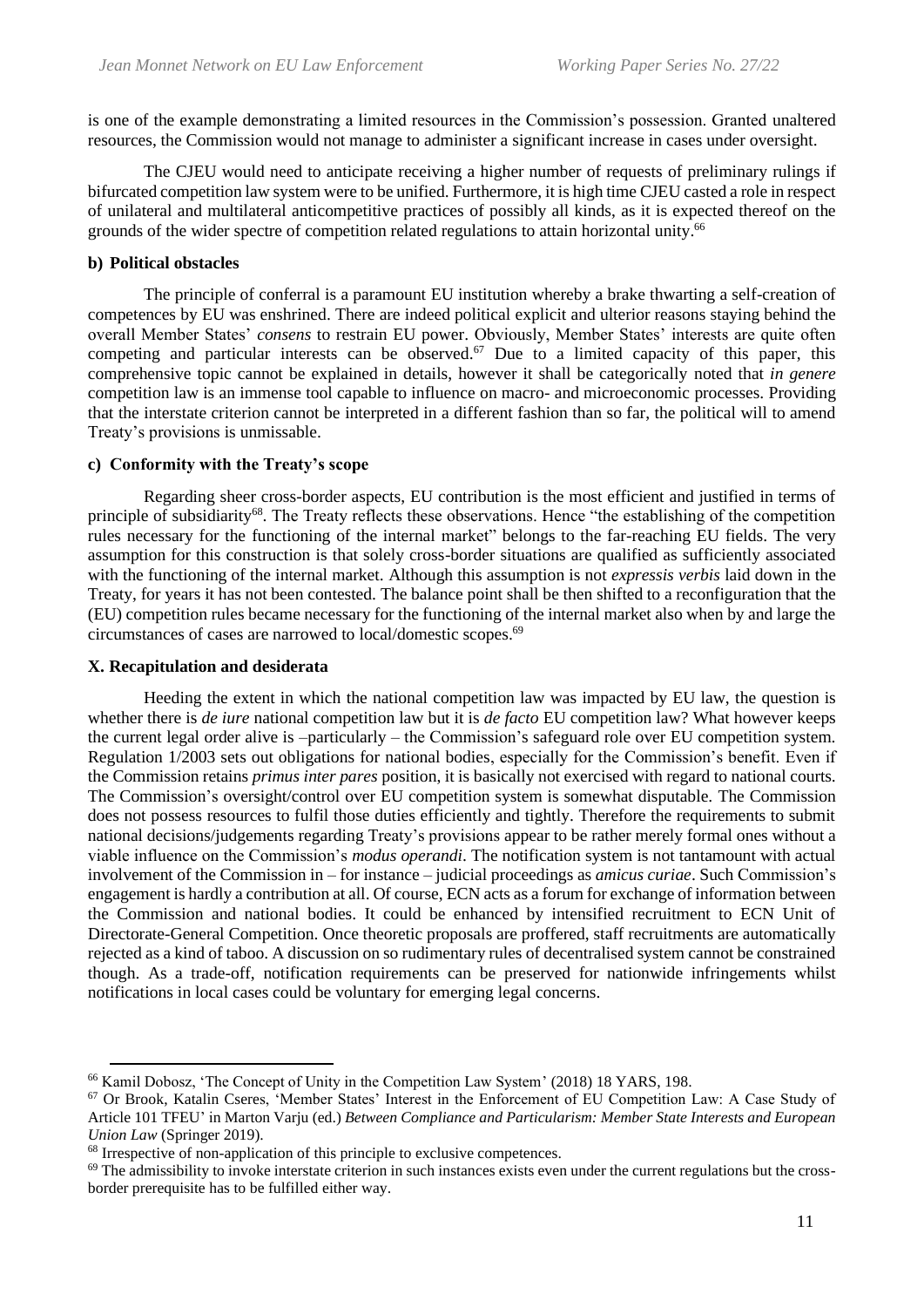Prior to delivering more systemic solutions, it is worth noting that the literature<sup>70</sup> offered some amendments to the decentralised system to streamline the current rules of administration and cooperation within ECN and to seal some jurisdictional elements through which EU competition law is not effectively enforced or not enforced at all. They are however not the large scale systemic refinements but rather addressing the specific points of the broader process leaving many defects untouched. The recommendation to withdraw from the national competition  $\text{law}^{\bar{7}1}$  is a step forward only comparable with 2004 modernisation. What can be most likely attainable are the simplification of the competition law application and enforcement, less bureaucratic workload in justifying applicable norms, alongside the ameliorated level-playing-field, a strengthened principle of certainty of law for undertakings and consumers, ongoing breakaway from public policy imperfections, less concerns on the interjurisdictional interstate criterion, more accessible Court of Justice and full review of antitrust decisions conducted by the Commission acting as the Treaties' guard (which should compensate hypothetic difficulties with notifications).

Bald changes are never easy, nor popular. Opponents can mark a divergent application of Article 101(3) TFEU as the major argument against the change. Maintenance of *status quo* does not remediate this flaw either. The amalgamation of substantive norms, including approximation of common self-assessment rules governed by EU which leaves an adequate discretion's margin for national bodies, is apparently better administrable than isles of domestic legal solutions at which the Commission and/or EU courts are not even sufficiently oriented.

#### **XI. Final remarks**

Whilst Regulation 1/2003 might have been seen as a revolutionary one, the directives are follow-on refinements of a complementary feature. Given recent legislative initiatives with recalibrated rules on competition and digital markets<sup>72</sup>, the Commission appears to have precise tools to administer the competition system of EU from that angle. Thus another natural step is to consolidate substantive competition rules across the Union.

Presented pros and cons, in my view, do not leave a space for doubts – it is the time to say goodbye to national competition law. Be it a total farewell, or skipping partially the sense of Article 3 (2 and 3) of Regulation 1/2003, EU competition law ought to remain the only one that governs the relationships of undertakings in this respect. As during the best parties we are used to say "goodbye" a couple of times before we eventually go, let's say it here for the first time.

<sup>70</sup> Alexandr Svetlicinii, Maciej Bernatt, Marco Botta, 'The Dark Matter in EU Competition Law: Non-Infringement Decisions in the New EU Member States Before and After Tele2 Polska (April 1, 2017)' (2018) 3 ELR, 424-446; Botta, Svetlicinii, Bernatt (n 25), Dobosz (n 25).

 $<sup>71</sup>$  Except for what is enshrined in article 3 (2/3) but with tighten review mechanisms in centre of which should be proactive</sup> Commission and/or CJEU.

<sup>72</sup> Oles Andriychuk, 'Shaping the New Modality of the Digital Markets: The Impact of the DSA/DMA Proposals on Inter-Platform Competition' (2021) 3 WC, 262.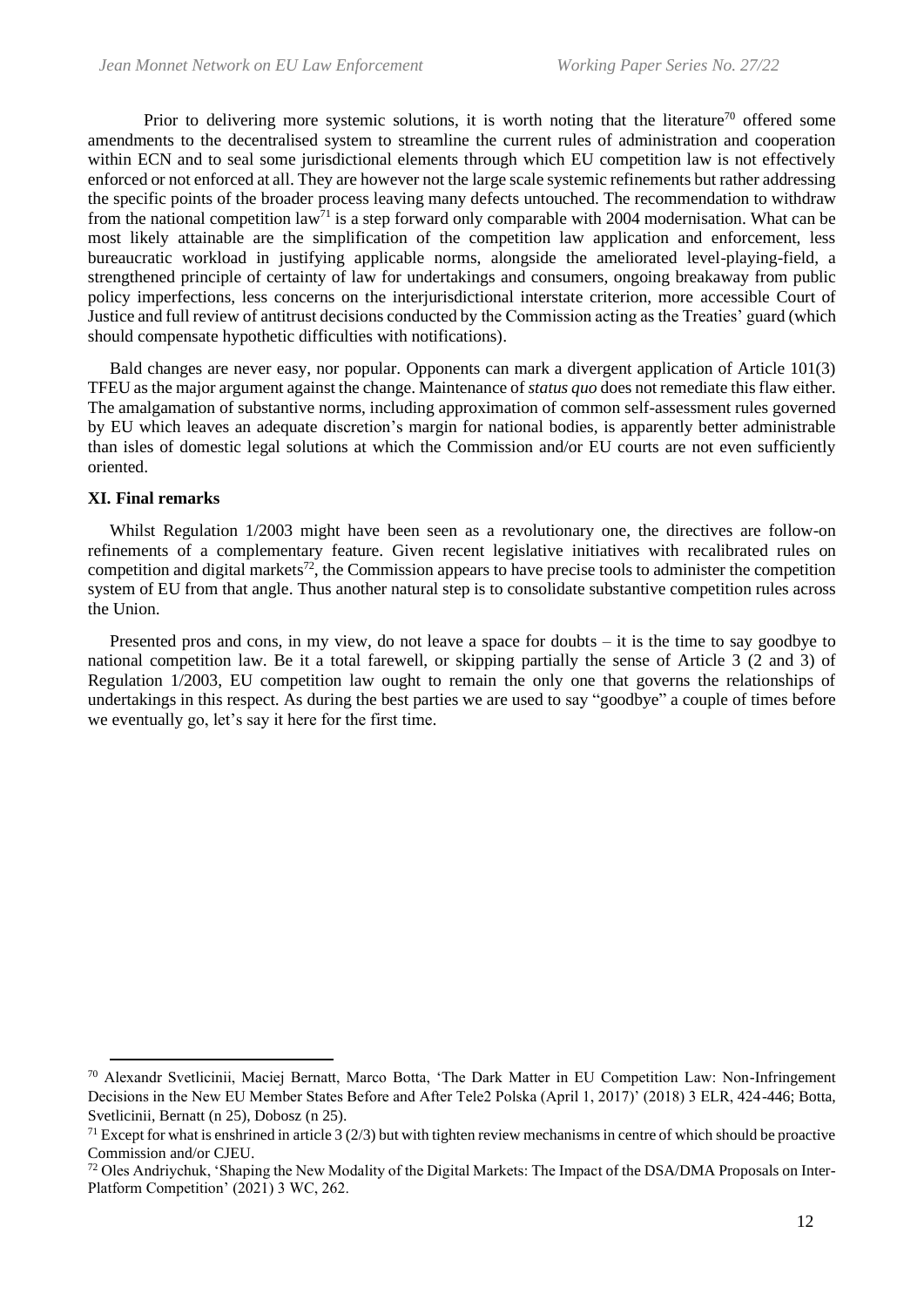## References

Andriychuk O., 'Shaping the New Modality of the Digital Markets: The Impact of the DSA/DMA Proposals on Inter-Platform Competition' (2021) 3 WC

Botta M., Svetlicinii A., Bernatt M. (2015), 'The Assessment of the Effect on Trade by the National Competition Authorities of the "New" Member States: Another Legal Partition of the Internal Market?' (2015) 5 CMLR

Bernatt M., 'Populism and Antitrust. The Illiberal Influence of Populist Government on the Competition Law System' (Cambridge University Press 2022)

Bernatt M., 'Stosowanie reguł konkurencji UE przez polski, czeski i słowacki organ ochrony konkurencji' in T. Skoczny (ed.) *Prawo konkurencji. 25 lat* (Wolters Kluwer 2016)

Brook O., Cseres K., 'Member States' Interest in the Enforcement of EU Competition Law: A Case Study of Article 101 TFEU' in Marton Varju (ed.) *Between Compliance and Particularism: Member State Interests and European Union Law* (Springer 2019).

Brook O., 'Priority Setting as A Double-Edged Sword: How Modernization Strengthened the Role of Public Policy' (2020) 4 JCL&E

Brook O., 'Struggling with Article 101(3) TFEU: Diverging Approaches of the Commission, EU Courts, and Five Competition Authorities' (2019) 56 CMLR

Colangelo G., Maggiolino M., 'Antitrust Über Alles. Whither Competition Law after Facebook?' (2019) 3 WC

Cseres ., Outhuijse A., 'Parallel enforcement and accountability: the case of EU competition law' in M. Scholten, M. Luchtman (eds.) *Law Enforcement by EU Authorities: Implications for Political and Judicial Accountability* (Edward Elgar 2017)

Dalla Valentina G., 'Competition Law Enforcement in Italy after the ECN+ Directive: the Difficult Balance between Effectiveness and Over-enforcement' (2019) YARS

Dobosz K., *Jednolitość stosowania prawa konkurencji Unii Europejskiej przez organy i sądy Państw Członkowskich* (Wolters Kluwer 2018)

Dobosz K., 'Od Walt Wilhelm do PZU? O relacji między krajowym i unijnym prawem konkurencji – krytyczna ocena nakładania odrębnych kar antymonopolowych' (2018) 9 EPS

Dobosz K., 'The Concept of Unity in the Competition Law System; (2018) 18 YARS

Dobosz K., 'W stronę unifikacji systemów prawa konkurencji Unii Europejskiej i państw członkowskich - uwagi na tle orzecznictwa Trybunału Sprawiedliwości Unii Europejskiej w zakresie spraw o charakterze czysto krajowym' 2017 EPS 10

Dzino N., Rusu C., 'Public Enforcement of EU Antitrust Law: A Circle of Trust?' (2019) 1 REALaw

Kowalik-Bańczyk K., 'Intensity of Judicial Review of Fines in EU Competition Law' (2019) 19 YARS

Libertini M., 'Cumulative Enforcement of European and National Competition Law and the Ne Bis In Idem Principle Case Comment to the Judgement of EU Court of Justice of 3 April 2019 Powszechny Zakład Ubezpieczeń na Życie S.A. v Prezes Urzędu Ochrony Konkurencji i Konsumentów (Case C-617/17)' (2019), 20 YARS

Malinauskaite J., 'Public EU competition law enforcement in small 'newer' Member States: addressing the challenges' (2016) 1 CLR

Outhuijse A., 'Effective Public Enforcement of Cartels: Rates of Challenged and Annulled Cartel Fines in Ten European Member States' (2019) 2 WC

Rizzutto F., Lynch M., 'PZU Życie: National Competition Law Is Alive and Kicking Thanks to the Threefold Test for Idem (C-617/17 Powszechny Zakład Ubezpieczeń na Życie)' (2020) 4 ECRLR